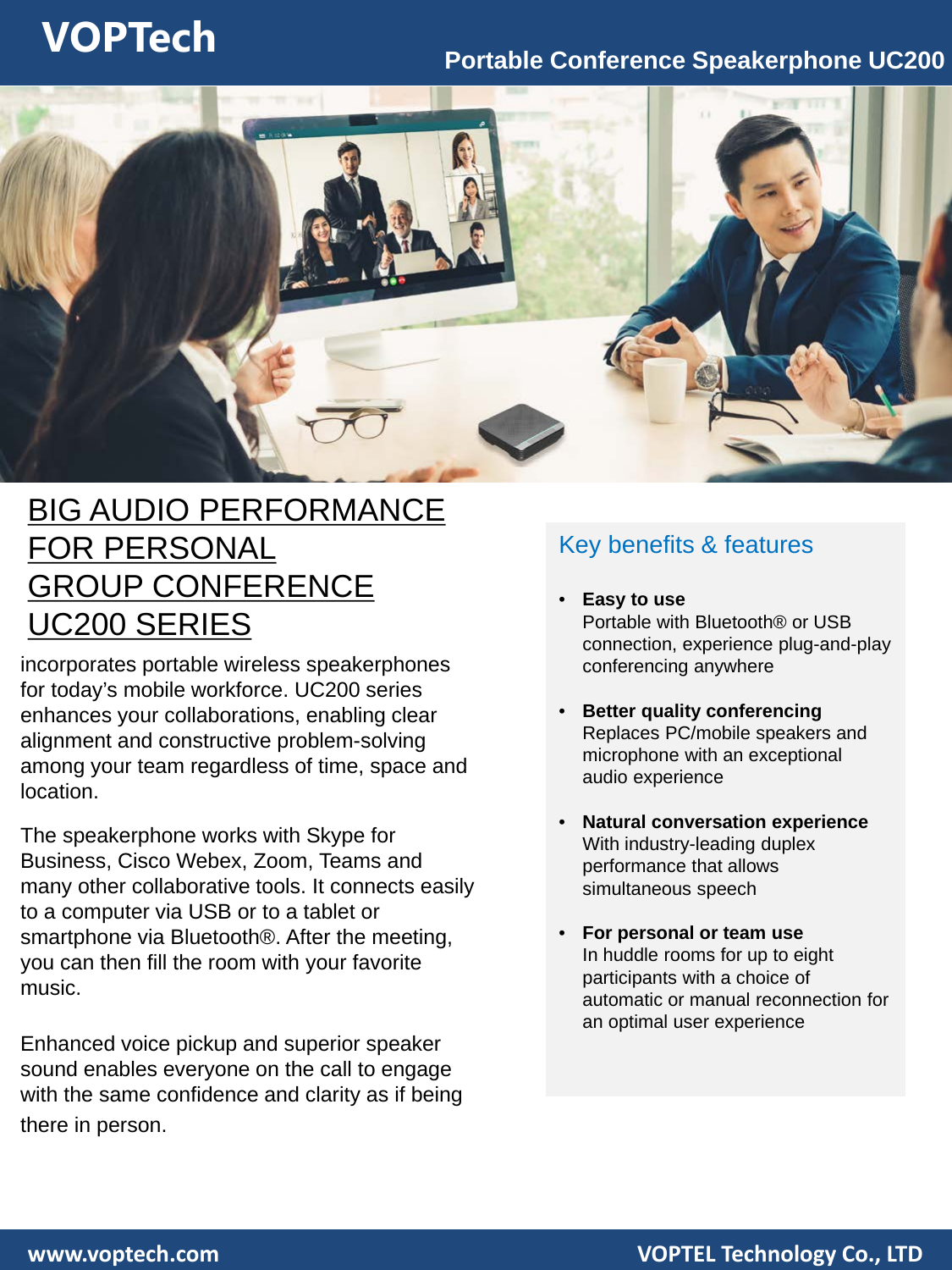### **Product Data**

| General                                       |                                               |  |
|-----------------------------------------------|-----------------------------------------------|--|
| Color                                         | Gary                                          |  |
| Weight                                        | 350g                                          |  |
| <b>Dimensions</b>                             | 140*140*40mm                                  |  |
| Packing Box<br><b>Carton Size</b><br>Warranty | 213X165x55mm<br>295X226X360mm/10PCS<br>1 year |  |

| <b>Audio</b>                  |                                                                 |  |  |
|-------------------------------|-----------------------------------------------------------------|--|--|
| Microphone                    | Four omni digital microphones,                                  |  |  |
|                               | Built-in high-performance 3A algorithm                          |  |  |
| Microphone Frequency Response | $20Hz-15kHz$                                                    |  |  |
| <b>Microphone Sensitivity</b> | -26dBFS                                                         |  |  |
| Microphone coverage           | 360 degrees                                                     |  |  |
| Speaker                       | Built-in high-power speakers, AGC provides smooth audio output  |  |  |
| Audio Performance             | Natural and seamless conversation experience with superior echo |  |  |
|                               | cancellation and full duplex audio                              |  |  |

| <b>Technical</b> |                                                                      |
|------------------|----------------------------------------------------------------------|
| Connectivity     | USB, Bluetooth <sup>®</sup> 5.0, Wi-Fi                               |
| Talk time        | 6 hours                                                              |
| Charging time    | 3.5 hours                                                            |
| Pickup range     | UP to 5 meters                                                       |
| LED indicator    | Volume/mute, Bluetooth <sup>®</sup> , connectivity, battery/charging |

| <b>Content of Delivery</b> |                                                                                                                                                                           |  |
|----------------------------|---------------------------------------------------------------------------------------------------------------------------------------------------------------------------|--|
| What's in the box          | <b>UC200U</b><br>Speakerphone, USB-C cable, carry pouch, quick guide<br><b>UC200B</b><br>Bluetooth® speakerphone, USB-C cable, carry pouch, quick guide,<br><b>UC200W</b> |  |
|                            | Speakerphone, USB-C cable, USB wireless adapter, carry pouch, quick guide<br><b>UC200P</b><br>Two speakerphone, USB-C cable, carry pouch, quick guide                     |  |